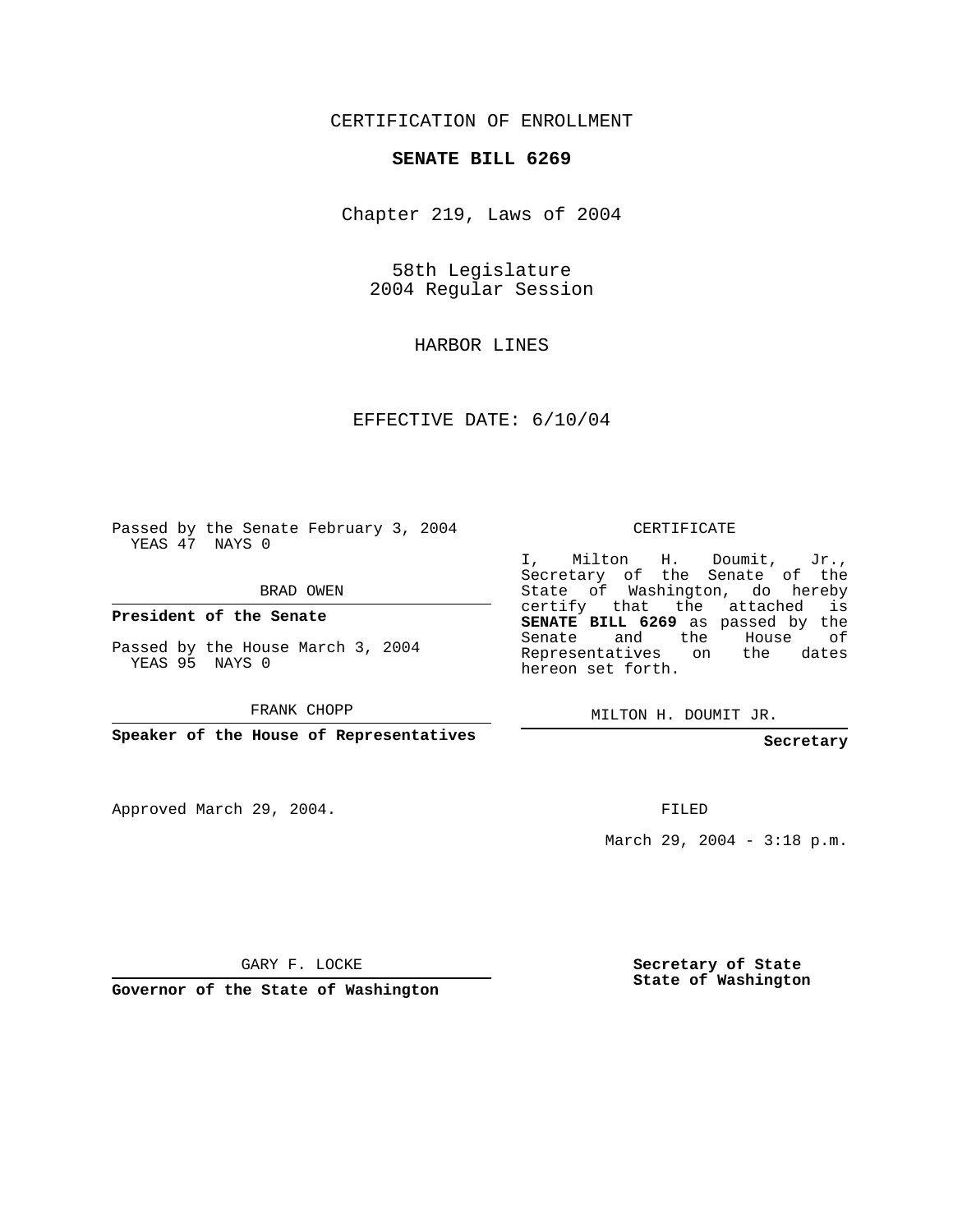## **SENATE BILL 6269** \_\_\_\_\_\_\_\_\_\_\_\_\_\_\_\_\_\_\_\_\_\_\_\_\_\_\_\_\_\_\_\_\_\_\_\_\_\_\_\_\_\_\_\_\_

\_\_\_\_\_\_\_\_\_\_\_\_\_\_\_\_\_\_\_\_\_\_\_\_\_\_\_\_\_\_\_\_\_\_\_\_\_\_\_\_\_\_\_\_\_

Passed Legislature - 2004 Regular Session

## **State of Washington 58th Legislature 2004 Regular Session**

**By** Senators Hale, Doumit, Hewitt and Brandland

Read first time 01/15/2004. Referred to Committee on Natural Resources, Energy & Water.

 AN ACT Relating to harbor lines in Blaine, Edmonds, Ilwaco, Kennewick, and Pasco; and amending RCW 79.92.030.

BE IT ENACTED BY THE LEGISLATURE OF THE STATE OF WASHINGTON:

 **Sec. 1.** RCW 79.92.030 and 1989 c 79 s 1 are each amended to read as follows:

 The commission on harbor lines is hereby authorized to change, relocate, or reestablish harbor lines in Guemes Channel and Fidalgo Bay in front of the city of Anacortes, Skagit county; in Grays Harbor in front of the cities of Aberdeen, Hoquiam, and Cosmopolis, Grays Harbor 10 county; Bellingham Bay in front of the city of Bellingham and in Drayton Harbor in front of the city of Blaine, Whatcom county; in Elliott Bay, Puget Sound and Lake Union within, and in front of the city of Seattle, King county, and within one mile of the limits of such city; Port Angeles harbor in front of the city of Port Angeles, Clallam county; in Lake Washington in front of the cities of Renton and Lake Forest Park, King county; Commencement Bay in front of the city of 17 Tacoma, Pierce county; and within one mile of the limits of such city; Budd Inlet in front of the city of Olympia, Thurston county; the Columbia river in front of the city of Kalama, Cowlitz county; Port